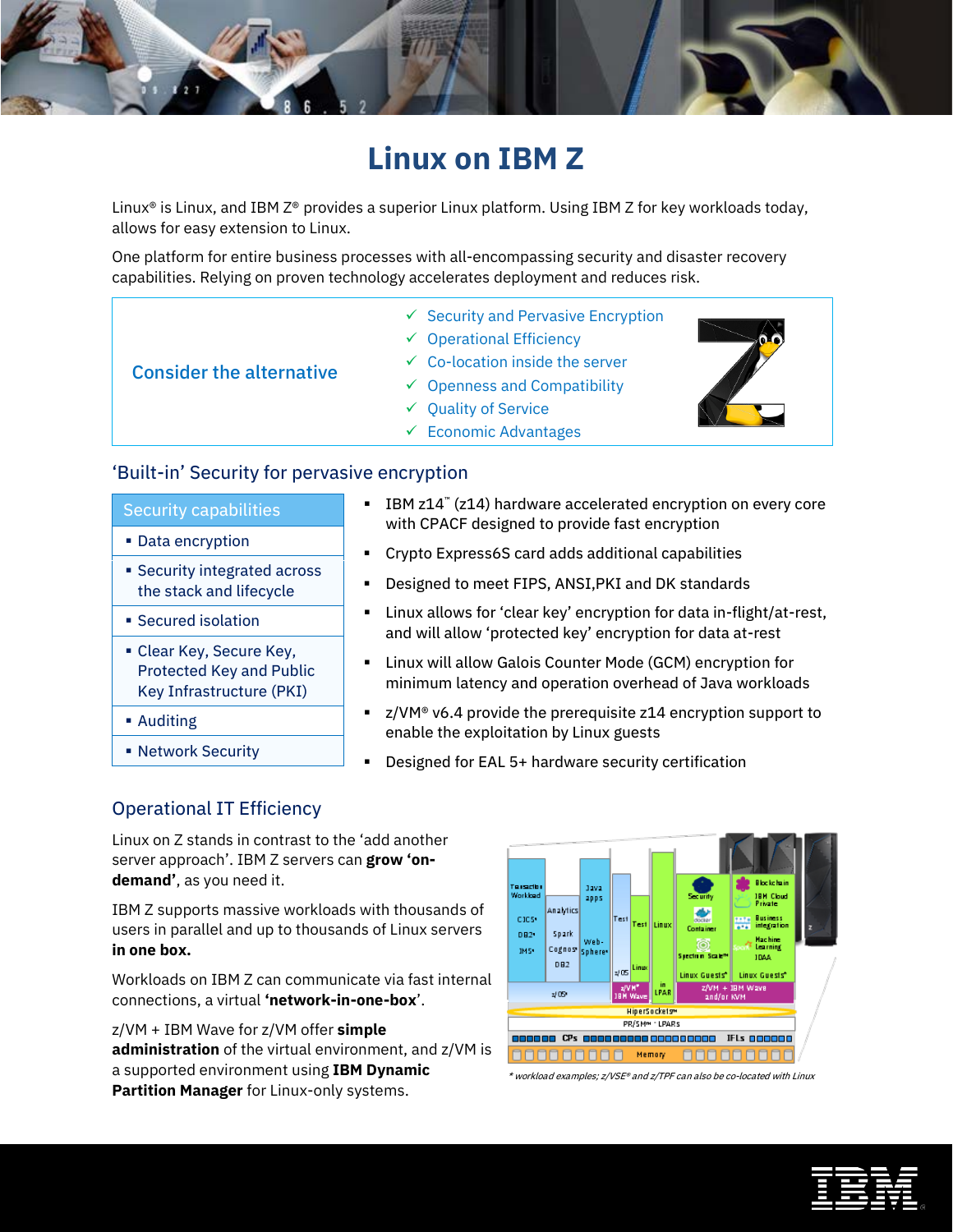# IBM Z has multi-dimensional growth and scalability options



Dynamically add cores, memory, I/O adapters, devices and network cards or clone more Linux guests with a high degree of resource sharing.

- Provision for peak utilization, unused resources automatically reallocated after peak
- z/VM offers high levels of resource sharing, data-in-memory techniques and outstanding I/O bandwidth
- Temporary activation of additional resources through 'On/Off Capacity on Demand' at a per-day percore charge, permanent activation through 'Capacity on Demand'
- FICON Express16S+ is designed for a boost in I/O rates and a reduction in single stream latency

# Flexible Resource/Workload Management and High configuration flexibility

- Resources can be assigned dynamically and efficiently between workloads, whenever and wherever they are needed
- Live virtual server migration capabilities provided with z/VM Single System Image feature
- Goal-oriented approach for performance management of a hypervisor

## Co-location inside IBM Z



- High performance and efficiency
	- Optimized for data serving, quick response times and less application waits through optimized cache structure and large cache sizes
	- High I/O bandwidth due to dedicated I/O processors and memory buffer cache
- Cross-memory data and local network transfer advantages
	- High throughput and low latency by less hops
	- Less network equipment (routes, switches) network is inside the server
	- Reduced risk by eliminating exposure of network data to threats
- Centralized management of co-located workloads
	- Optimized resource utilization based on high levels of resource sharing,
	- Same arrangements for administration of security, process monitoring, backup and disaster recovery, etc.

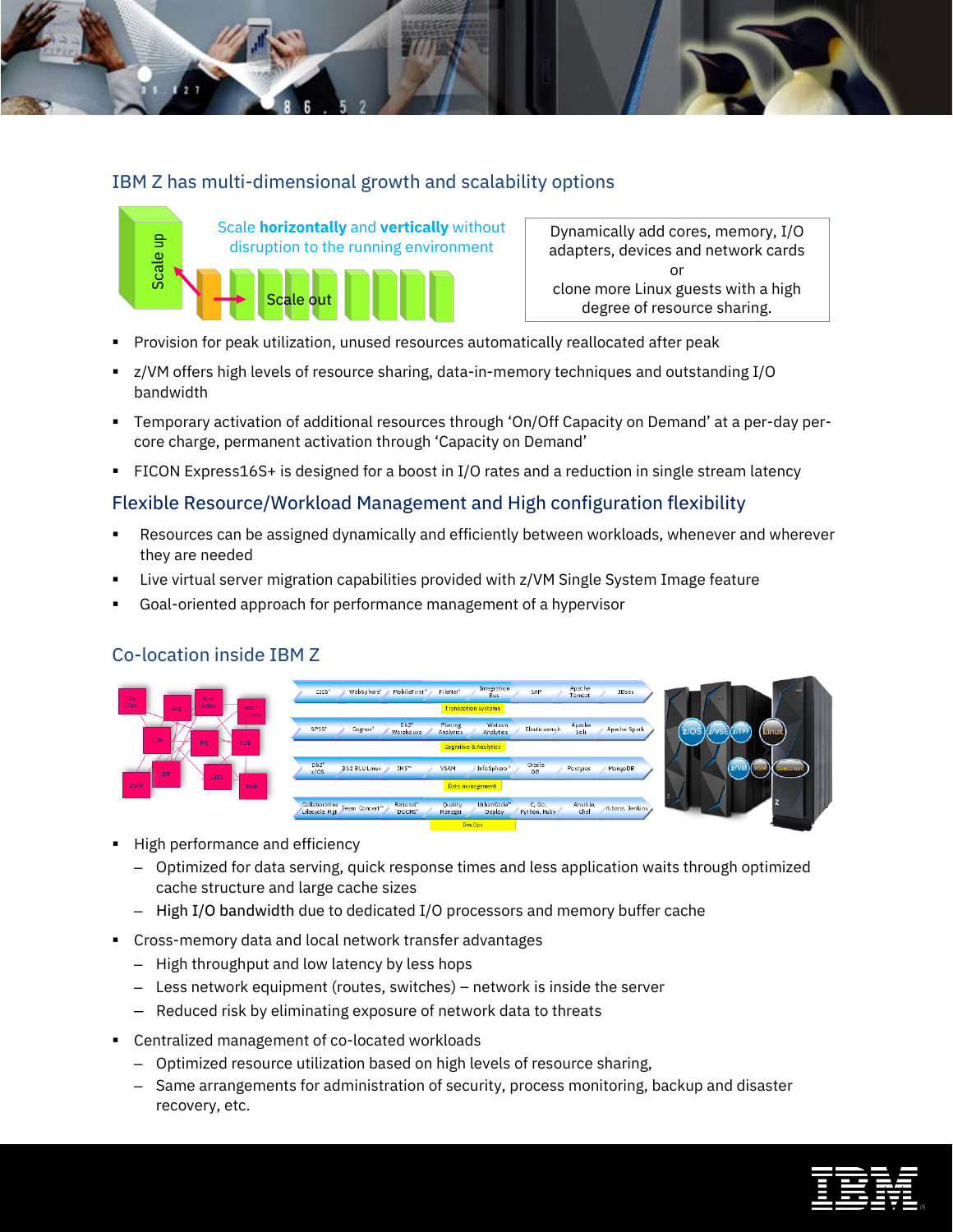

IBM Z servers are fully supported for open source components, ranging from the Linux operating system, KVM hypervisor, container technologies, next-generation app development, through application runtime layers.

#### **IBM Z is committed to open standards**

- APIs and microservices open up IBM Z capabilities to mobile apps and hybrid environments
- **IBM Z provides Linux enterprise platform for open innovation comprising the best of Linux and open** technology
- KVM on IBM Z is offered by Linux distribution partners,
- **Docker and other container technologies available,**
- **EXECT** Linux on IBM Z run all kind of open source software: Ansible, Chef, Erlang, Go, Fluentd, Jenkins, Kibana, Kubernetes, MongoDB, Node.js, Hyperleger Fabric, PostgreSQL, Puppet, Python, Ruby, Salt, Spark, SWIFT - plus many others



*Financial Trading Demo Architecture* 

Not available on x86 servers

## Quality of Service - Resiliency and Security



- **Spare cores for transparent failover**
- RAIM subsystem\* to eliminate failures
- **Built-in bottom to top security**
- Expect zero unplanned downtime due to hardware failures
- **IBM GDPS**<sup>®</sup> for near-continuous availability − Recover from outages in seconds
- **EIBM zAware function for anomaly detection** − Detect issues before they become critical

| <b>Error Prevention</b>                  | Hardware and firmware designed to protect against outages<br>٠<br>Built-in redundancy eliminates single points of failure<br>Extensive testing and failure analysis at every level<br>٠    |
|------------------------------------------|--------------------------------------------------------------------------------------------------------------------------------------------------------------------------------------------|
| <b>Error Detection</b><br>and Correction | Error detection embedded in components<br>٠<br>Built-in automated diagnostics; problem determination and isolation<br>Non-disruptive installation, upgrades and maintenance avoids outages |
| <b>Error Recovery</b>                    | Automated failover to speed recovery and minimize system impact<br>Business continuity and disaster recovery solutions - IBM GDPS,<br>HiperDispatch, Call Home, etc.                       |